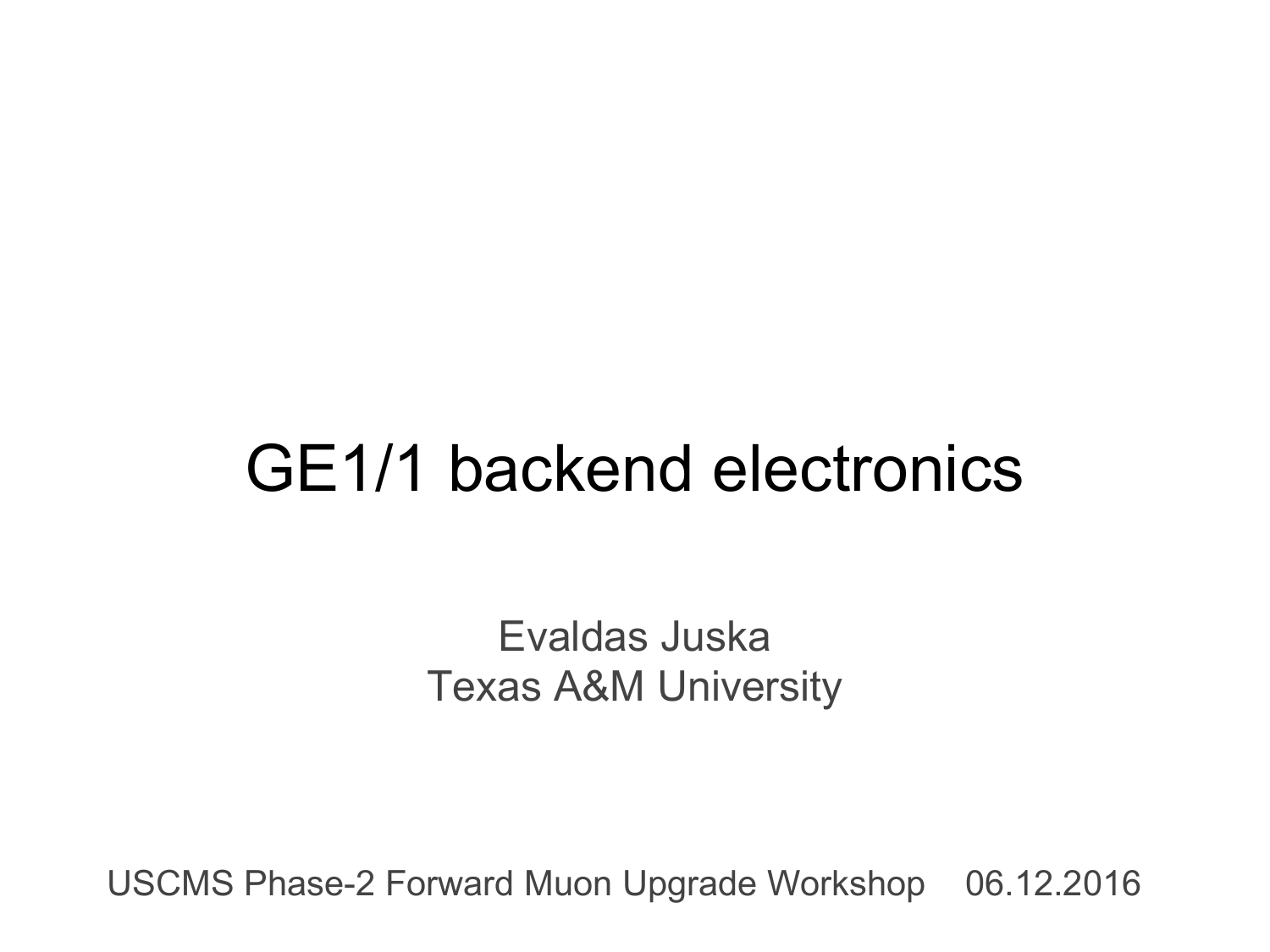### 1. GE1/1 backend -- CTP7 Evaldas Juska (TAMU)

### **● CTP7 selected as GE1/1 backend**

#### **● Powerful FPGA**

- Virtex 7 690T (690k logic cells), speed grade -2
	- 53Mb block RAM  $\rightarrow$  large DAQ buffers
		- Additional 36Mb external RAM chip is available for FIFO use
- Optical interface: 67 RX and 48 TX (up to 10Gbs)

### **● Zynq 7000 processor as on-board controller (unique feature)**

- Embedded linux, powerful monitoring & control features
	- Fast AXI bus to Virtex 7 FPGA (32bit  $@$  50MHz)
	- Remote programming and debugging (virtual Xilinx cable)
	- Embedded applications (monitoring, control, readout, web server)
	- Remote procedure call service
	- uHAL via TCP/IP interface

### **● Great support from University of Wisconsin**

- Thomas Gorski, Aleš Svetek, Marcelo Vicente, Jesra Tikalsky
- Provided 3 boards with demo firmware (TAMU, b904, TIF)
- Setup all infrastructure needed to use the boards
- Provided support for firmware development
- Solved some critical issues (e.g. deterministic clock phase)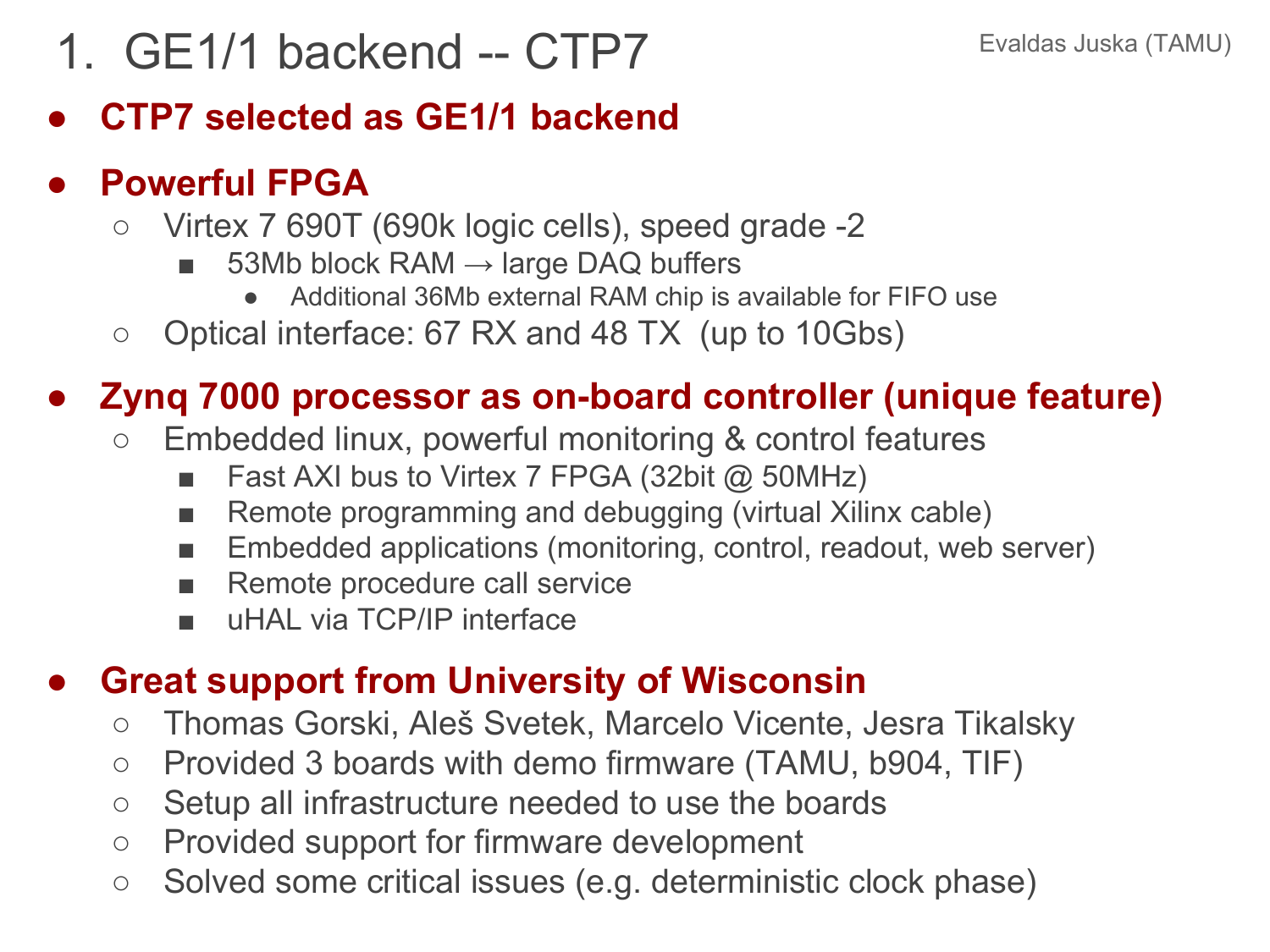### 2. CTP7 in GE1/1 system Evaldas Juska (TAMU)

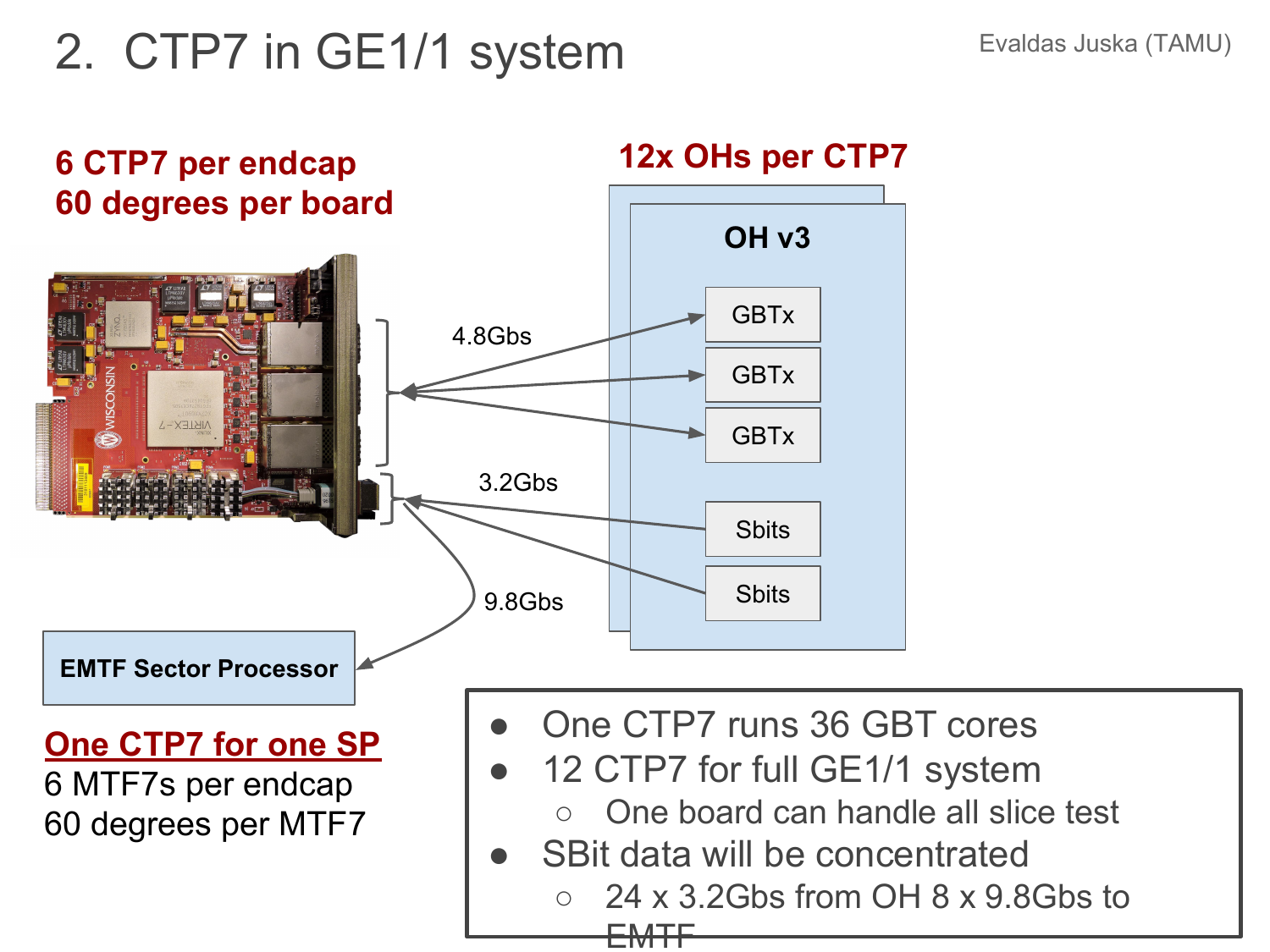3. GE1/1 experience with CTP7 Evaldas Juska (TAMU)

### **● Fully functional CTP7 firmware**

- Supports 12 OHs
	- 36 GBT links with fixed clock phase
	- **Fast control**
	- Slow control
	- SCA: hard-reset, JTAG, monitoring
	- DAQ

**DONE** 

**TODO**

- Data readout
- **Buffering**
- **Processing**
- Error checking, status reporting (TTS)
- Receives trigger data
	- Monitoring, simple local trigger
	- Sbit connectivity scan

### TODO:

- Trigger data readout through DAQ
- Trigger synchronization and concentration
- MiniPOD links being tested
- Chip utilization is very good
- Easily portable to different boards (e.g. ATCA)
	- GLIB implementation exists (same code)



#### CTP7 firmware with 36 GBT links



Green = GBT RX cores Red = GBT TX cores (fixed latency) The rest is mostly DAQ, ctrl and Trigger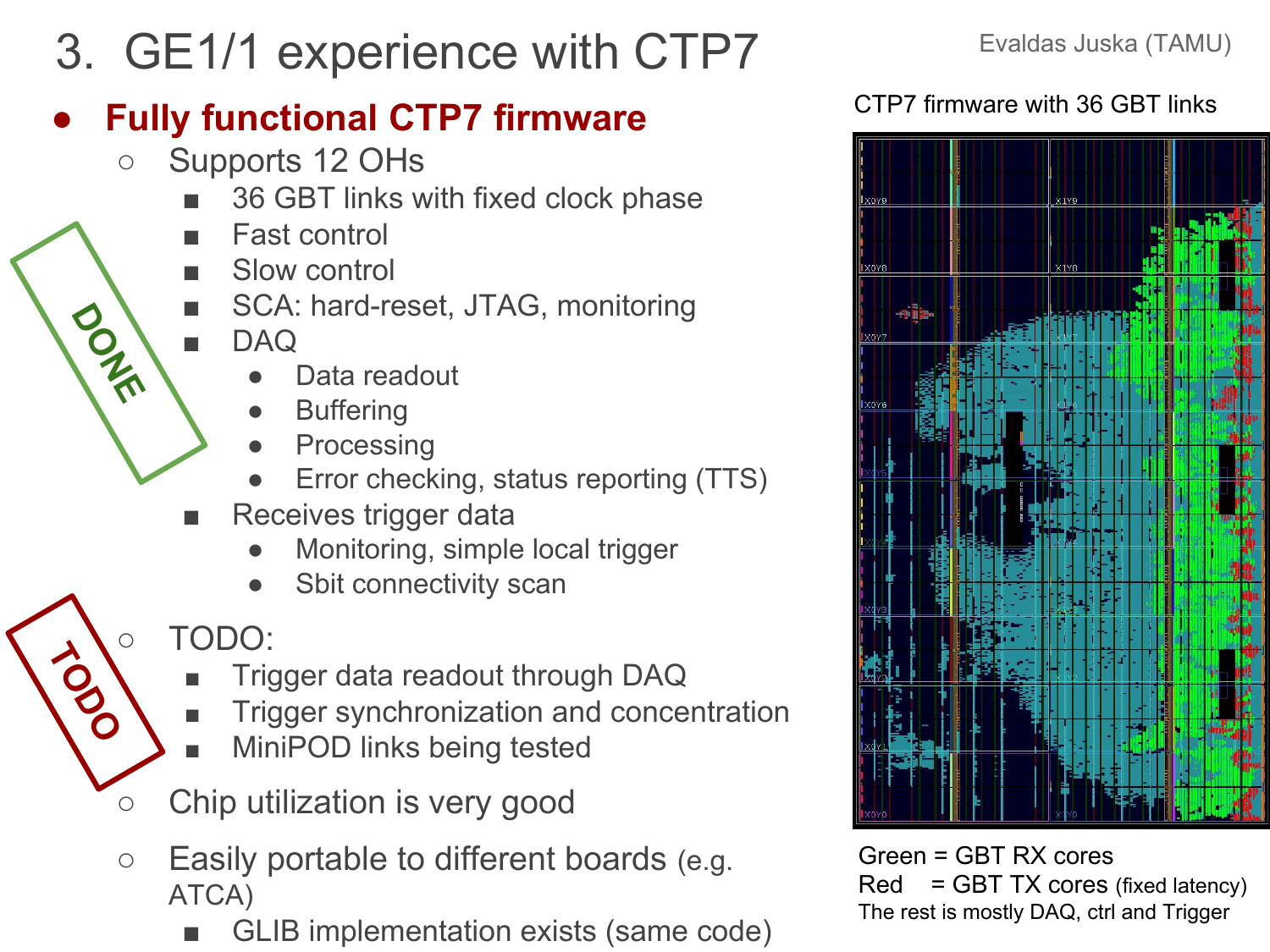### 4. CTP7 stability tests with GE1/1 Evaldas Juska (TAMU)

#### **● Loopback tests through fiber (no OH)**

- Trillions of bits transmitted, no errors detected
- Stable 8b10b links -- 12 links simultaneously
- Stable GBT links -- 36 links simultaneously

### **● Loopbacks through fiber with OH in the loop**

- Send data to OH through control link
	- OH retransmits all data back through control link  $+ 2$  trigger links
	- Ran simultaneously on 9 OHs
	- 51 TeraBit transmitted, no errors detected
- Send data to OH GBTx, all data looped back at GBTx chip
	- Ran simultaneously on 9 OHs
	- 800 TeraBits transmitted, no errors detected
- Send data to OH GBTx -> OH FPGA -> OH GBTx -> CTP7
	- Trillions of bits transmitted, no error detected

#### **● Register access stress test over GBT link**

○ 5 million write -> readback transactions done on 9 OHs -- no errors

### **● DAQ stable with 12 OH data up to 4Gbs throughput**

- Data replicated 12 times from 1 OH
- 4Gbs is a limitation of AMC13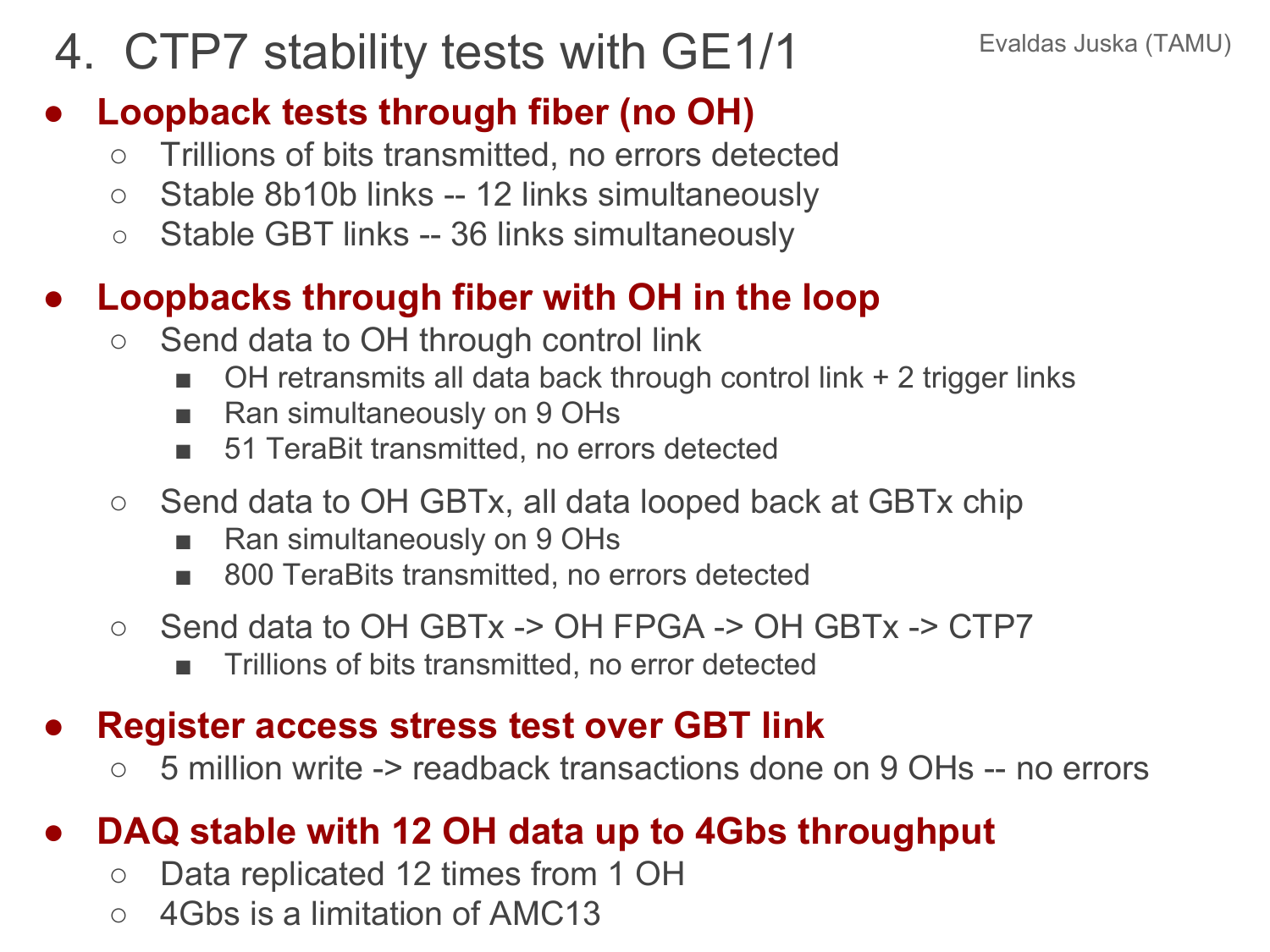### 10. DAQ considerations for post-LS3 Evaldas Juska (TAMU)

- **● Higher luminosity: 7 \* 10^34**
	- o ~4x higher than pre-LS3
- **● Higher L1A rate: 750kHz**
	- 7.5x higher than pre-LS3

### **● DAQ data rate scales linearly with both of these variables**

- Assuming the same muon "richness" in L1 trigger
- $\circ$  Post-LS3 data rate = pre-LS3 data rate x 4 x 7.5
	- **■ That's 30 times higher!**

### **● Nick's occupancy estimation for GE1/1**

- 0.077 PU hits per layer per BX
- 0.087 background hits per layer per BX
- $\circ$  Total = 0.164 hits
	- But hits on the edge of two VFATs will generate two VFAT packets
	- Not sure what the fraction of these hits is exactly, but it's not very high
- Rounding up to 0.2 VFAT blocks per layer per BX
- Per CTP7: 0.2 hits \* 12 layers \* 192bits \* 750kHz L1A rate = **330Mbit/s**
	- No problem -- backplane can handle  $4Gbs$  (safety factor = 12)
- Per AMC13: 330Mbit/s \* 12 = **3.9Gbs**
	- No problem -- AMC13 output is 24Gbs (safety factor  $= 6$ )